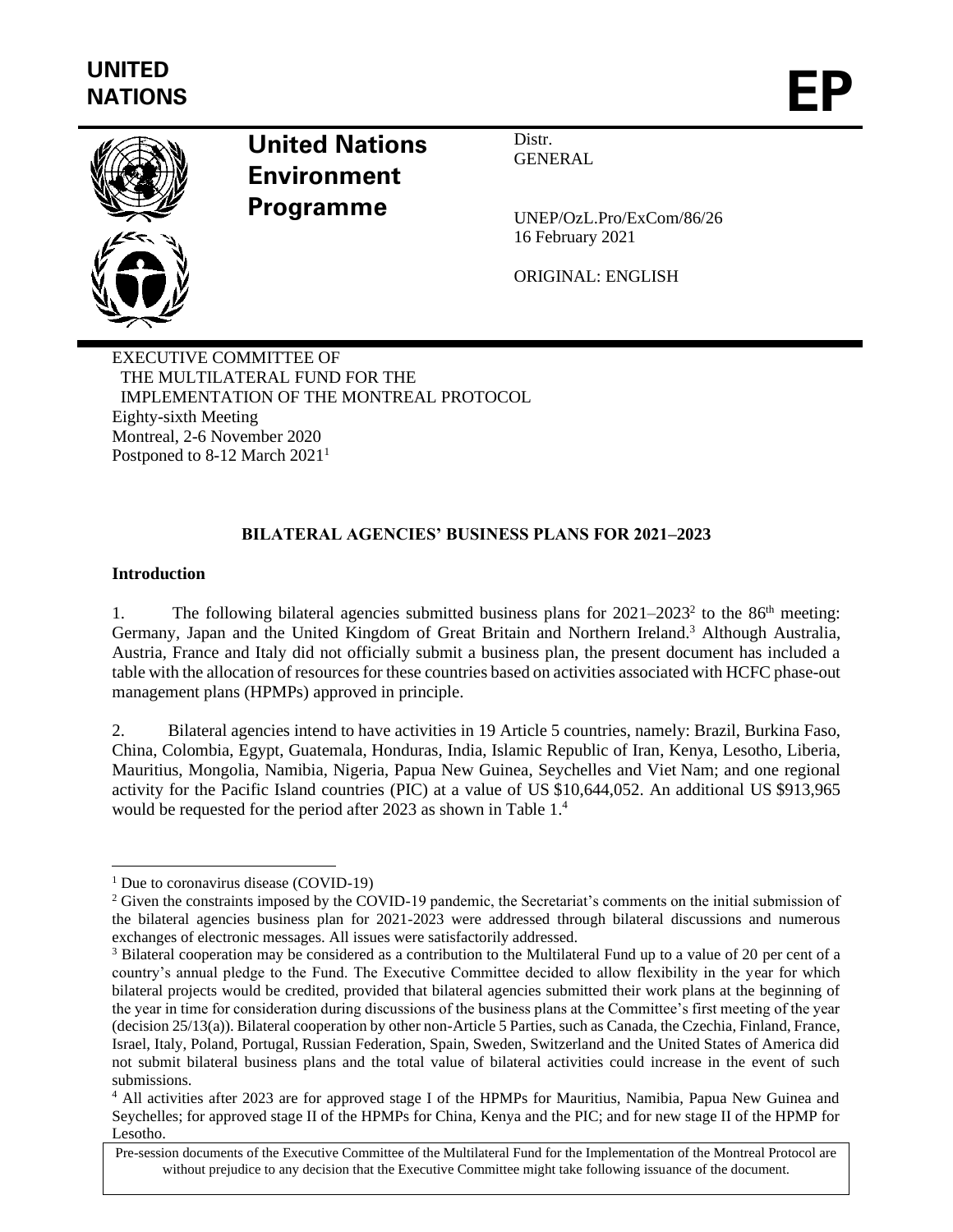| <b>Description</b>               | 2021      | 2022      | 2023      | <b>Total</b><br>$(2021 - 2023)$ | <b>Total after</b><br>2023 |
|----------------------------------|-----------|-----------|-----------|---------------------------------|----------------------------|
| <b>HCFC</b> activities           |           |           |           |                                 |                            |
| Approved HPMPs                   | 5,149,316 | 1,749,466 | 2,568,040 | 9,466,822                       | 892,495                    |
| HPMP stage II                    | 193,230   | 0         |           | 193,230                         | 21,470                     |
| $HPMP$ preparation $-$ stage III | 25,000    | 0         |           | 25,000                          |                            |
| <b>HCFC</b> activities subtotal  | 5,367,546 | 1,749,466 | 2,568,040 | 9,685,052                       | 913,965                    |
| <b>HFC</b> activities            |           |           |           |                                 |                            |
| HFC phase-down plan -            | 959,000   | 0         | $\Omega$  | 959,000                         | 0                          |
| preparation                      |           |           |           |                                 |                            |
| <b>HFC</b> activities subtotal   | 959,000   | 0         | 0         | 959,000                         | o                          |
| <b>Total</b>                     | 6,326,546 | 1,749,466 | 2,568,040 | 10,644,052                      | 913,965                    |

**Table 1. Resource allocation in the bilateral agencies' business plans for 2021–2023 (US \$)\***

\* Including agency support costs.

## **COMMENTS**

3. The Secretariat reviewed each bilateral agency's business plan, provided comments on several of the proposed activities, and assessed the value of the activities against their annual pledged contributions.<sup>5</sup>

## **Australia**

4. The resource allocation in Australia's business plan for 2021–2023 is presented in Table 2. Assuming the level of pledged contribution similar to the 2018–2020 period, 20 per cent of Australia's annual pledged contribution for 2021 amounts to US \$1,177,933.

## **Table 2. Allocation of resources for Australia (US \$)\***

| <b>Description</b>     | 2021 | 2022 | 2023 | <b>Total</b><br>$(2021 - 2023)$ | <b>Total after</b><br>2023 |
|------------------------|------|------|------|---------------------------------|----------------------------|
| <b>HCFC</b> activities |      |      |      |                                 |                            |
| Approved HPMPs         |      |      |      |                                 | 152,497                    |
| <b>Total</b>           |      |      |      |                                 | 152,497                    |

\* Including agency support costs.

## **Austria**

5. The resource allocation in Austria's business plan for 2021–2023 is presented in Table 3. Assuming the level of pledged contribution similar to the 2018–2020 period, 20 per cent of Austria's annual pledged contribution for 2021 amounts to US \$362,900 or US \$1,088,700 for the 2021–2023 triennium. The total value for Austria's business plan for 2021–2023 amounts to US \$1,175,500 which would exceed 20 per cent of the pledged contribution for the triennium by US \$86,800. The potential over-programming has been brought to the attention of the Government of Austria, and will be addressed once the Parties agree on the level of the replenishment of the Multilateral Fund for the 2021–2023 triennium.

## **Table 3. Allocation of resources for Austria (US \$)\***

| <b>Description</b>     | 2021    | 2022 | 2023    | Total<br>$(2021 - 2023)$ | <b>Total after</b><br>2023 |
|------------------------|---------|------|---------|--------------------------|----------------------------|
| <b>HCFC</b> activities |         |      |         |                          |                            |
| Approved HPMPs         | 391,833 |      | 783,667 | ,175,500                 |                            |

<sup>&</sup>lt;sup>5</sup> In the absence of a decision by the Parties on the level of the replenishment of the Multilateral Fund for the 2021-2023 triennium, and in light of decision XXXII/1, the scale of contributions for the Multilateral Fund for 2021–2023 was assumed at the same level of the 2018–2020 triennium.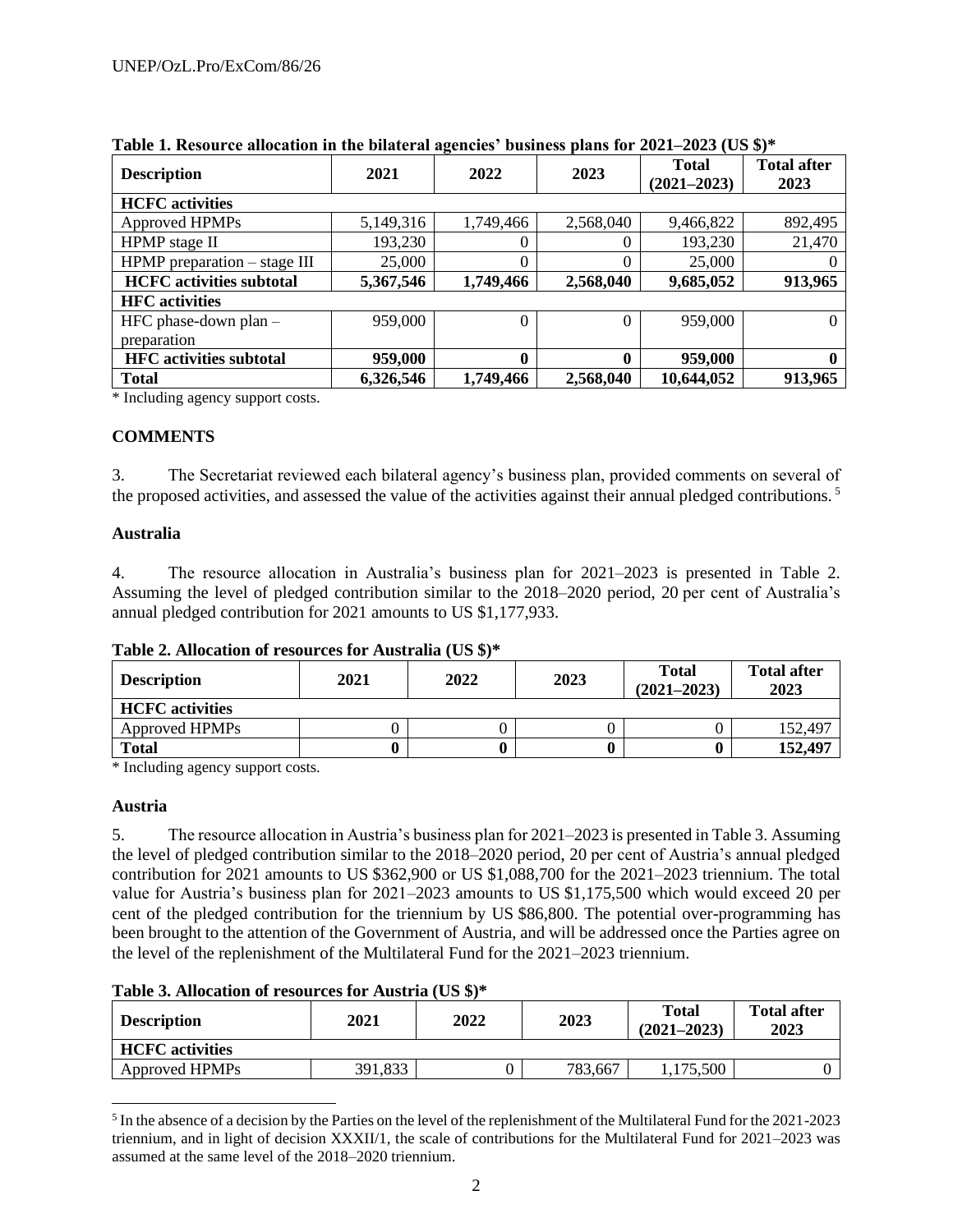| <b>Description</b> | 2021    | 2022 | 2023    | <b>Total</b><br>$(2021 - 2023)$ | <b>Total after</b><br>2023 |
|--------------------|---------|------|---------|---------------------------------|----------------------------|
| <b>Total</b>       | 391,833 |      | 783,667 | 1,175,500                       |                            |

\* Including agency support costs.

#### **France**

6. The resource allocation in France's business plan for 2021–2023 is presented in Table 4. Assuming the level of pledged contribution similar to the 2018–2020 period, 20 per cent of France's annual pledged contribution for 2021 amounts to US \$2,449,100.

#### **Table 4. Allocation of resources for France (US \$)\***

| <b>Description</b>     | 2021 | 2022 | 2023    | <b>Total</b><br>$(2021 - 2023)$ | <b>Total after</b><br>2023 |
|------------------------|------|------|---------|---------------------------------|----------------------------|
| <b>HCFC</b> activities |      |      |         |                                 |                            |
| Approved HPMPs         |      |      | 671.075 | 671.075                         | 99,685                     |
| <b>Total</b>           |      | 0    | 671,075 | 671,075                         | 99,685                     |

\* Including agency support costs.

#### **Germany**

7. The resource allocation in Germany's business plan for 2021–2023 is presented in Table 5.

| <b>Description</b>               | 2021      | 2022      | 2023      | <b>Total</b><br>$(2021 - 2023)$ | <b>Total after</b><br>2023 |
|----------------------------------|-----------|-----------|-----------|---------------------------------|----------------------------|
| <b>HCFC</b> activities           |           |           |           |                                 |                            |
| Approved HPMPs                   | 4,006,443 | 1,749,466 | 1,045,498 | 6,801,407                       | 640,313                    |
| HPMP stage II                    | 193,230   | 0         | O         | 193,230                         | 21,470                     |
| $HPMP$ preparation $-$ stage III | 25,000    | 0         | 0         | 25,000                          | 0                          |
| <b>HCFC</b> activities subtotal  | 4,224,673 | 1,749,466 | 1,045,498 | 7,019,637                       | 661,783                    |
| <b>HFC</b> activities            |           |           |           |                                 |                            |
| HFC phase-down plan $-$          | 620,000   | $\theta$  | $\Omega$  | 620,000                         | $\Omega$                   |
| preparation                      |           |           |           |                                 |                            |
| <b>HFC</b> activities subtotal   | 620,000   | $\bf{0}$  | 0         | 620,000                         | $\mathbf{0}$               |
| <b>Total</b>                     | 4,844,673 | 1,749,466 | 1,045,498 | 7,639,637                       | 661,783                    |

#### **Table 5. Allocation of resources for Germany (US \$)\***

\* Including agency support costs.

8. Germany's business plan includes US \$7.44 million for approved stages I and II of HPMPs, of which US \$6.8 million for 2021–2023. The Secretariat proposes an adjustment by decreasing US \$220,000 for after 2023, to reflect the amounts approved in principle under the respective Agreements.

9. In addition, Germany included funding for stage II of the HPMPs for low-volume-consuming (LVC) countries to meet a 67.5 per cent reduction amounting to US \$214,700, of which US \$21,470 is for after 2023, and funding for preparation of stage III of HPMPs amounting to US \$25,000 in 2021.

10. Regarding HFC phase-down plan preparation,<sup>6</sup> Germany included US \$620,000 for six countries in 2021 (Burkina Faso, Egypt, Lesotho, Liberia, Mauritius and Papua New Guinea). Project preparation for

<sup>&</sup>lt;sup>6</sup> Funding for the preparation of national implementation plans to meet initial reduction obligations for the phase-down of HFCs could be provided, at the earliest, five years prior to those obligations, after a country had ratified the Kigali Amendment and on the basis of guidelines to be approved in the future (decision 79/46(b)(iii)). In addition, decision 84/46(f) allowed the inclusion of HFC phase-down preparation activities in the business plan for countries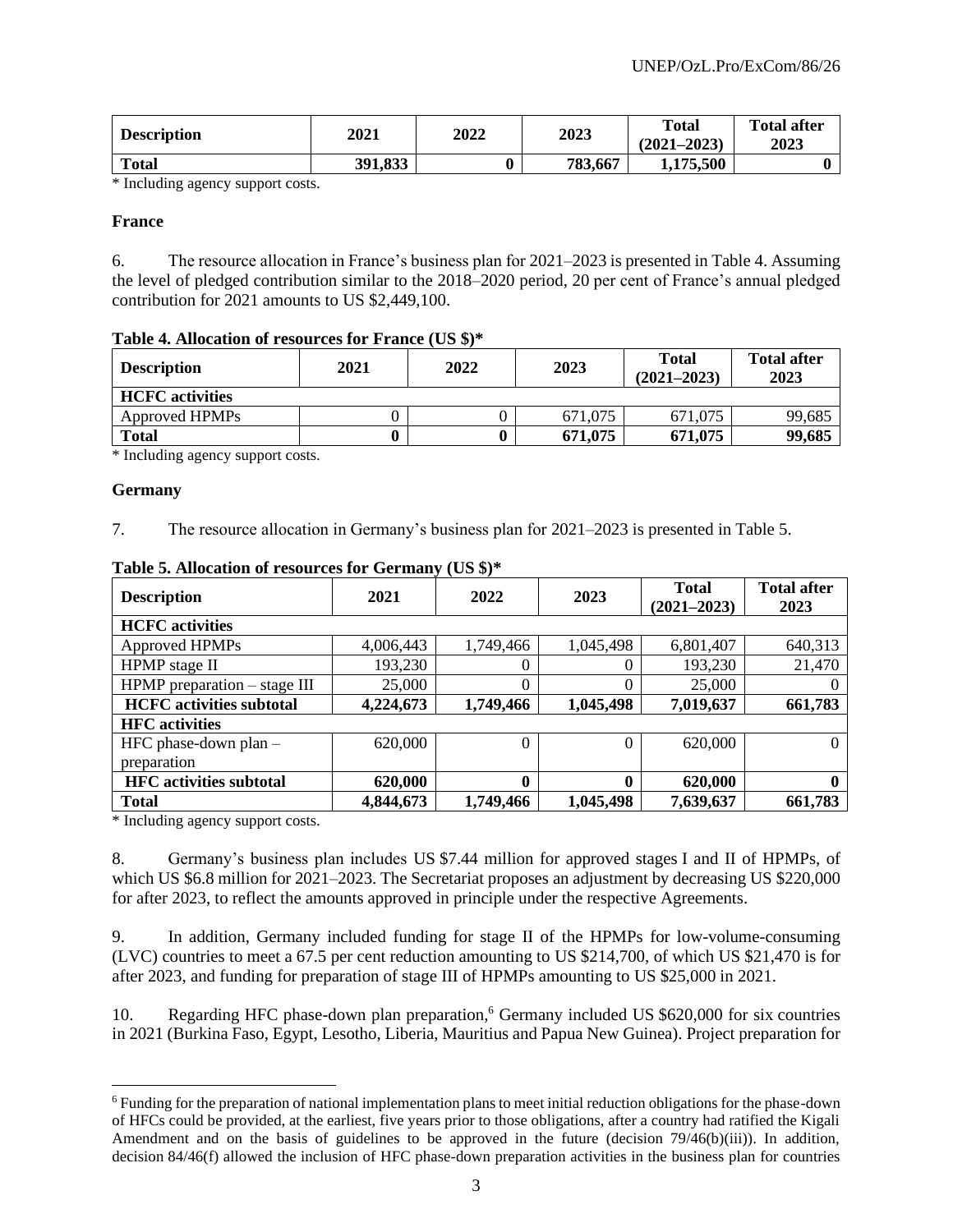Burkina Faso and Mauritius were submitted to the 86<sup>th</sup> meeting. Two of the six countries have not ratified the Kigali Amendment, but have submitted the required letter from their Governments indicating their intent to make best efforts to ratify the Amendment. The Secretariat proposes adjustments by removing the projects submitted to the 86<sup>th</sup> meeting and by decreasing US \$407,259 for 2021, to reflect maximum funding eligibility pursuant to decision 56/16(c).

11. Table 6 presents the results of the Secretariat's proposed adjustments to Germany's business plan.

| <b>Description</b>               | 2021      | 2022             | 2023         | <b>Total</b><br>$(2021 - 2023)$ | <b>Total after</b><br>2023 |
|----------------------------------|-----------|------------------|--------------|---------------------------------|----------------------------|
| <b>HCFC</b> activities           |           |                  |              |                                 |                            |
| Approved HPMPs                   | 4,006,443 | 1,749,466        | 1,045,498    | 6,801,407                       | 420,313                    |
| HPMP stage II                    | 193,230   | 0                | 0            | 193,230                         | 21,470                     |
| $HPMP$ preparation $-$ stage III | 25,000    | $\theta$         | 0            | 25,000                          | 0                          |
| <b>HCFC</b> activities subtotal  | 4,224,673 | 1,749,466        | 1,045,498    | 7,019,637                       | 441,783                    |
| <b>HFC</b> activities            |           |                  |              |                                 |                            |
| HFC phase-down plan $-$          | 212,741   | $\theta$         | $\theta$     | 212,741                         | 0                          |
| preparation                      |           |                  |              |                                 |                            |
| <b>HFC</b> activities subtotal   | 212,741   | $\boldsymbol{0}$ | $\mathbf{0}$ | 212,741                         | $\bf{0}$                   |
| <b>Total</b>                     | 4,437,414 | 1,749,466        | 1,045,498    | 7,232,378                       | 441,783                    |

**Table 6. Results of the adjustments to Germany's business plan (US \$)\***

\* Including agency support costs.

12. Assuming the level of pledged contribution similar to the 2018–2020 period, 20 per cent of Germany's annual pledged contribution for 2021 amounts to US \$3,220,267 or US \$9,660,800 for the 2021–2023 triennium. The total value for Germany's adjusted business plan for 2021–2023 amounts to US \$7,232,378 which is below 20 per cent of the pledged contribution for the triennium by US \$2,428,422.

## **Italy**

13. The resource allocation in Italy's business plan for 2021–2023 is presented in Table 7. Assuming the level of pledged contribution similar to the 2018–2020 period, 20 per cent of Italy's annual pledged contribution for 2021 amounts to US \$1,889,100.

|  |  | Table 7. Allocation of resources for Italy (US \$)* |  |  |
|--|--|-----------------------------------------------------|--|--|
|--|--|-----------------------------------------------------|--|--|

| <b>Description</b>     | 2021    | 2022 | $2023**$ | <b>Total</b><br>$(2021 - 2023)$ |
|------------------------|---------|------|----------|---------------------------------|
| <b>HCFC</b> activities |         |      |          |                                 |
| Approved HPMPs         | 264,840 |      |          | 264,840                         |
| <b>Total</b>           | 264,840 |      |          | 264,840                         |

\* Including agency support costs.

\*\* There are no activities after 2023.

## **Japan**

14. The resource allocation in Japan's business plan for 2021–2023 is presented in Table 8. Assuming the level of pledged contribution similar to the 2018–2020 period, 20 per cent of Japan's annual pledged contribution for 2021 amounts to US \$4,879,033.

that had not ratified the Kigali Amendment but had submitted a letter indicating their Government's intent to make best efforts to ratify it.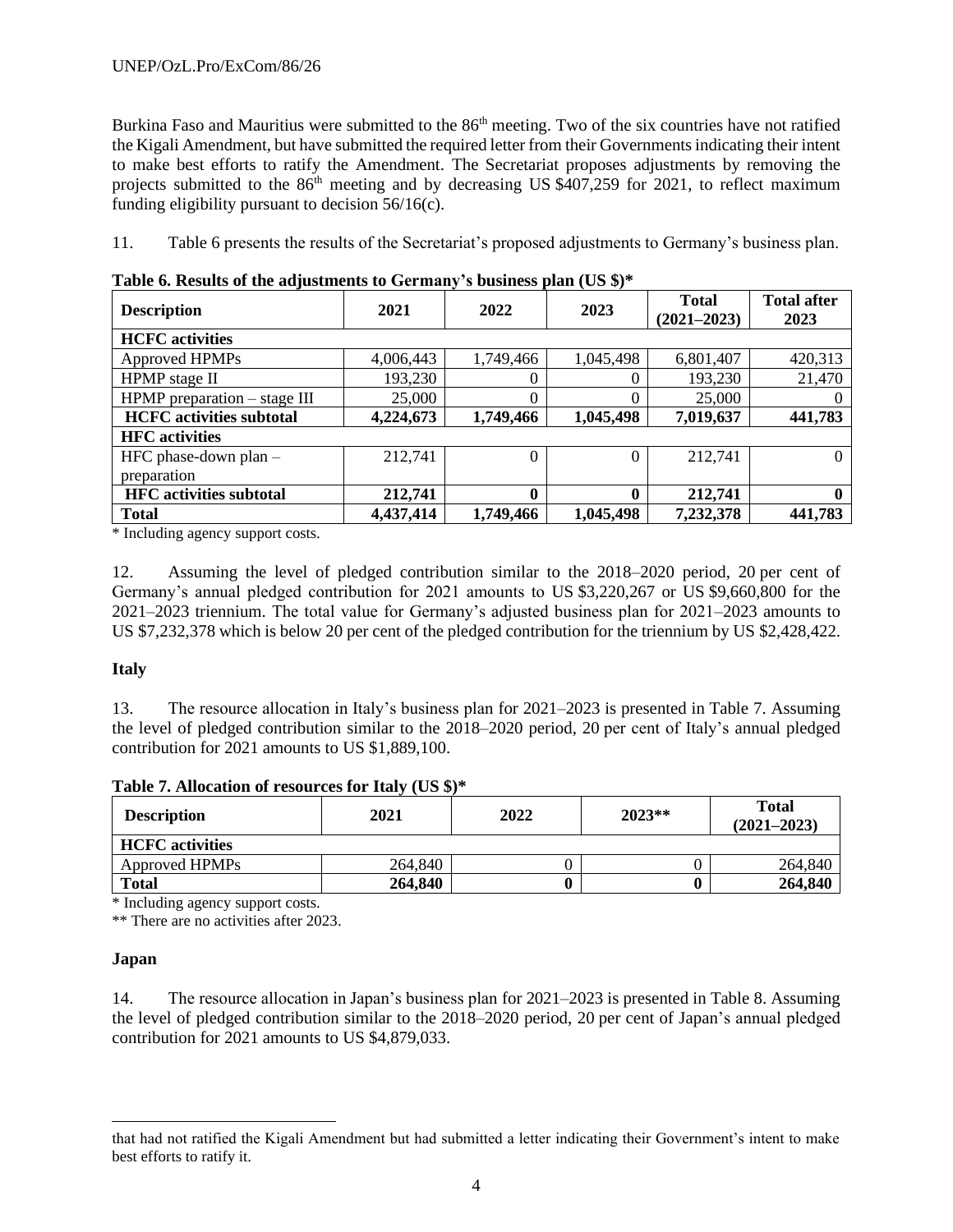## **Table 8. Allocation of resources for Japan (US \$)\***

| <b>Description</b>     | 2021    | 2022 | $2023**$ | <b>Total</b><br>$(2021 - 2023)$ |
|------------------------|---------|------|----------|---------------------------------|
| <b>HCFC</b> activities |         |      |          |                                 |
| Approved HPMPs         | 486,200 |      | 67,800   | 554,000                         |
| <b>Total</b>           | 486,200 |      | 67,800   | 554,000                         |

\* Including agency support costs.

\*\* There are no activities after 2023.

15. Japan's business plan includes US \$554,000 for approved stage II of HPMPs for 2021–2023. The Secretariat proposes an adjustment by decreasing US \$185,168 for 2021–2023, to reflect the amounts approved in principle under the respective Agreements.

16. Table 9 presents the results of the Secretariat's proposed adjustments to Japan's business plan.

## **Table 9. Results of the adjustments to Japan's business plan (US \$)\***

| <b>Description</b>     | 2021    | 2022 | $2023**$ | <b>Total</b><br>$(2021 - 2023)$ |  |  |  |  |
|------------------------|---------|------|----------|---------------------------------|--|--|--|--|
| <b>HCFC</b> activities |         |      |          |                                 |  |  |  |  |
| Approved HPMPs         | 301,032 |      | 67,800   | 368,832                         |  |  |  |  |
| Total                  | 301,032 |      | 67,800   | 368,832                         |  |  |  |  |

\* Including agency support costs.

\*\* There are no activities after 2023.

## **United Kingdom of Great Britain and Northern Ireland**

17. The resource allocation in the United Kingdom of Great Britain and Northern Ireland's business plan for 2021–2023 is presented in Table 10. Assuming the level of pledged contribution similar to the 2018–2020 period, 20 per cent of the United Kingdom of Great Britain and Northern Ireland's annual pledged contribution for 2021 amounts to US \$2,249,500.

## **Table 10. Allocation of resources for United Kingdom of Great Britain and Northern Ireland (US \$)\***

| <b>Description</b>                     | 2021    | 2022 | $2023**$ | <b>Total</b><br>$(2021 - 2023)$ |
|----------------------------------------|---------|------|----------|---------------------------------|
| <b>HFC</b> activities                  |         |      |          |                                 |
| HFC phase-down plan $-$<br>preparation | 339,000 |      |          | 339,000                         |
| <b>Total</b>                           | 339,000 |      |          | 339,000                         |

\* Including agency support costs.

\*\* There are no activities after 2023.

18. The United Kingdom of Great Britain and Northern Ireland included US \$339,000 for HFC phase-down plan preparation<sup>7</sup> for two countries (Guatemala and Honduras). Guatemala has not ratified the Kigali Amendment, but has submitted the required letter from the Government indicating its intent to make best efforts to ratify the Amendment. The Secretariat proposes an adjustment by decreasing US \$84,750 for 2021, to reflect the maximum funding eligibility pursuant to decision 56/16(c).

<sup>7</sup> Funding for the preparation of national implementation plans to meet initial reduction obligations for the phase-down of HFCs could be provided, at the earliest, five years prior to those obligations, after a country had ratified the Kigali Amendment and on the basis of guidelines to be approved in the future (decision 79/46(b)(iii)). In addition, decision 84/46(f) allowed the inclusion of HFC phase-down preparation activities in the business plan for countries that had not ratified the Kigali Amendment but had submitted a letter indicating their Government's intent to make best efforts to ratify the Kigali Amendment.